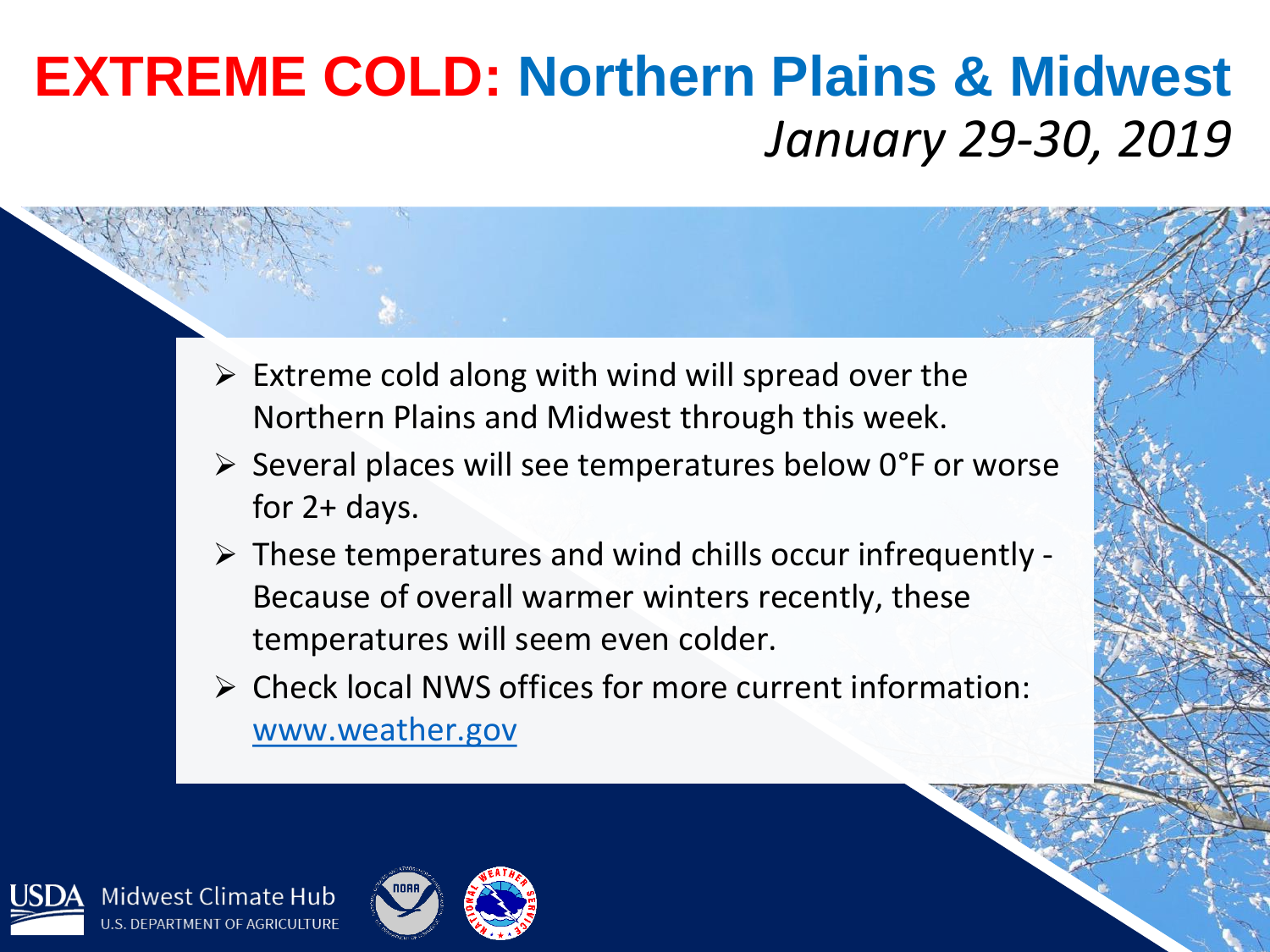## PLEASE PROCEED WITH CAUTION

#### **LIVESTOCK**



Closely monitor livestock health, feed and water availability throughout the event. Provide shelter where possible. Monitor water sources; under extreme cold water can quickly freeze limiting access. Similar actions should apply to other farm animals/pets.

#### **PLANTS**



Perennials/dormant crops may experience damage due to the extreme cold. Even plants that may have survived other winters could see damage due to the severity of this cold. Grape vines, fruit trees, and less hardy landscape plants are some of the most susceptible.

#### **HUMANS**

People who need to be out for any length of time, make sure all precautions are taken – even if going out briefly. Cold this severe can be life threatening even in a few minutes. Limit time and exposure outdoors.



#### **WATER**

Monitor water lines to houses and livestock operations. The extreme cold could reach levels of freezing water lines, even if buried.

#### **EQUIPMENT**

Diesel equipment can become unreliable below -15°F as fuel can start to gel.